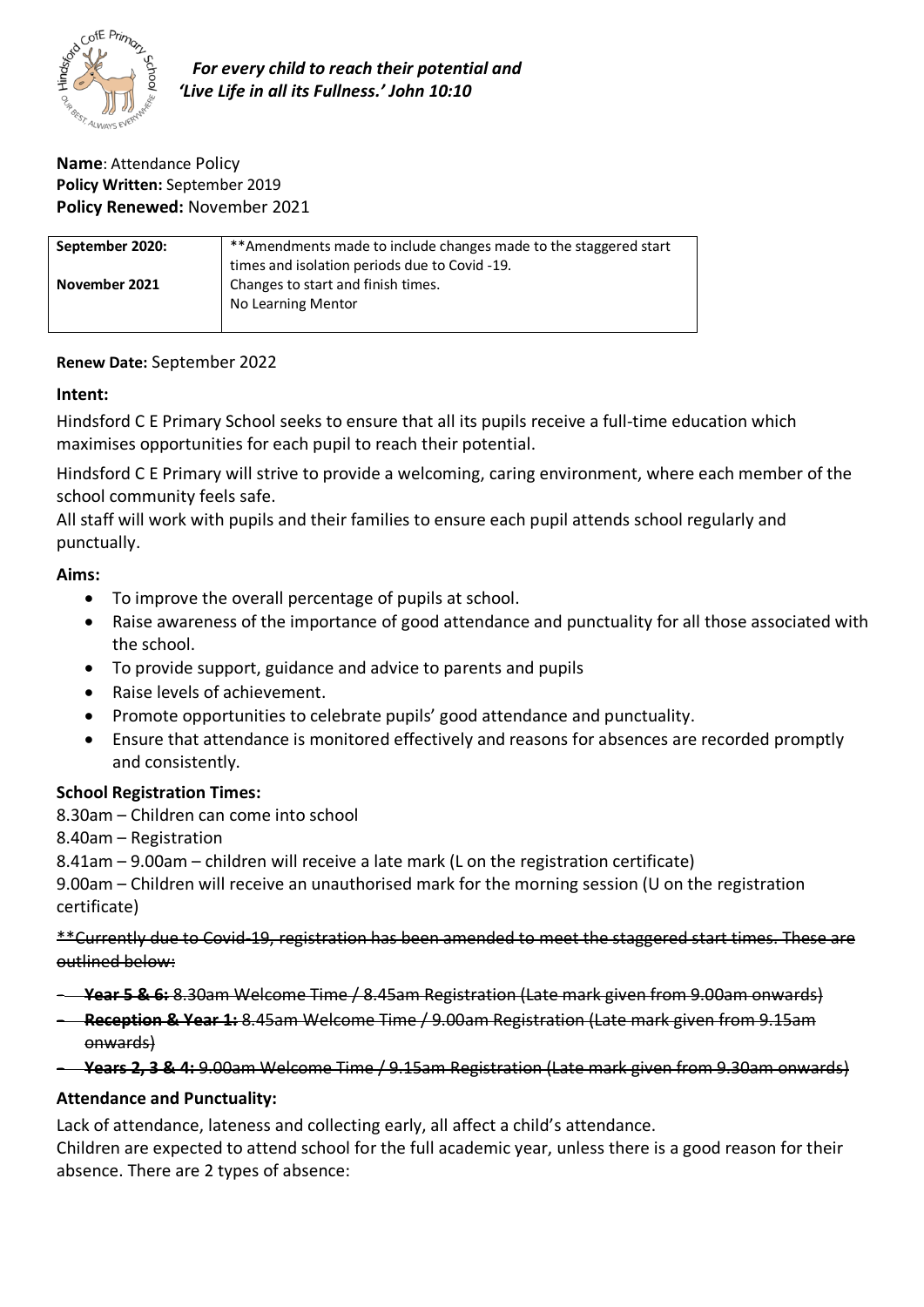- Authorised the school approves the child's absence (this will still affect the child's overall percentage) – e.g. religious observance days, funerals, medical (Proof of medical appointment must be shown) – these absences will be recorded in the register using the appropriate DFE codes.
- Unauthorised the school does not approve the absence, no reason given, reason given to be found not truthful.

Low attendance, persistent lateness or regularly collecting a child from school early with be carefully monitored and managed by Mrs Mitchell.

\*\* As a result of Coid-19, the school recognises that some children will have to isolate at home and be unable to attend school for up to 2 weeks. This this will significantly affect their attendance and is something that the school will consider when monitoring their attendance.

\*\*If the child/class is well and isolating, the school will set work for that child/class to carry out at home. The class teacher will monitor the completion of this work and this will be classed that the child is being educated at home.

## **Holidays During Term Time:**

The law gives **NO** entitlement to parents/carers to take their child on holiday in term time, therefore any holidays taken in term time will be recorded as an unauthorised holiday (please note that school does not need to authorise as sickness/medical if they are certain the child is on holiday). If a parent/carer chooses to take their child on holiday in term time there is a possibility that they will be issued with an Education Penalty Notice and their attendance is then daily monitored by school.

#### **Attendance Figures:**

95% and above – there are no concerns, but all absences are monitored.

92% - 95% - attendance is monitored closely as their time off school starts to have an impact on their education.

92% and below – this is a cause for concern and the Mr Wigman will invite parents in to meet and discuss their child's attendance.

90% is now classed as persistent absence.



#### **Monitoring and Reviewing:**

It is the responsibility of the Governors to monitor overall attendance. This is carried out on a termly basis for the whole school and for each class. The Governors will examine the information given to them and seek to ensure that our attendance figures are as high as they can be.

Daily register checks will be carried out by Mrs Mitchell. If a child is absent and the school has not received a reason by 9.30am, the parent/carer will be contacted, if a parent is not available by phone Mrs Mitchell will carry out a home visit.

If a child's attendance falls below 97% the parent/carer will receive a letter informing them that their child's attendance is below National Expectation.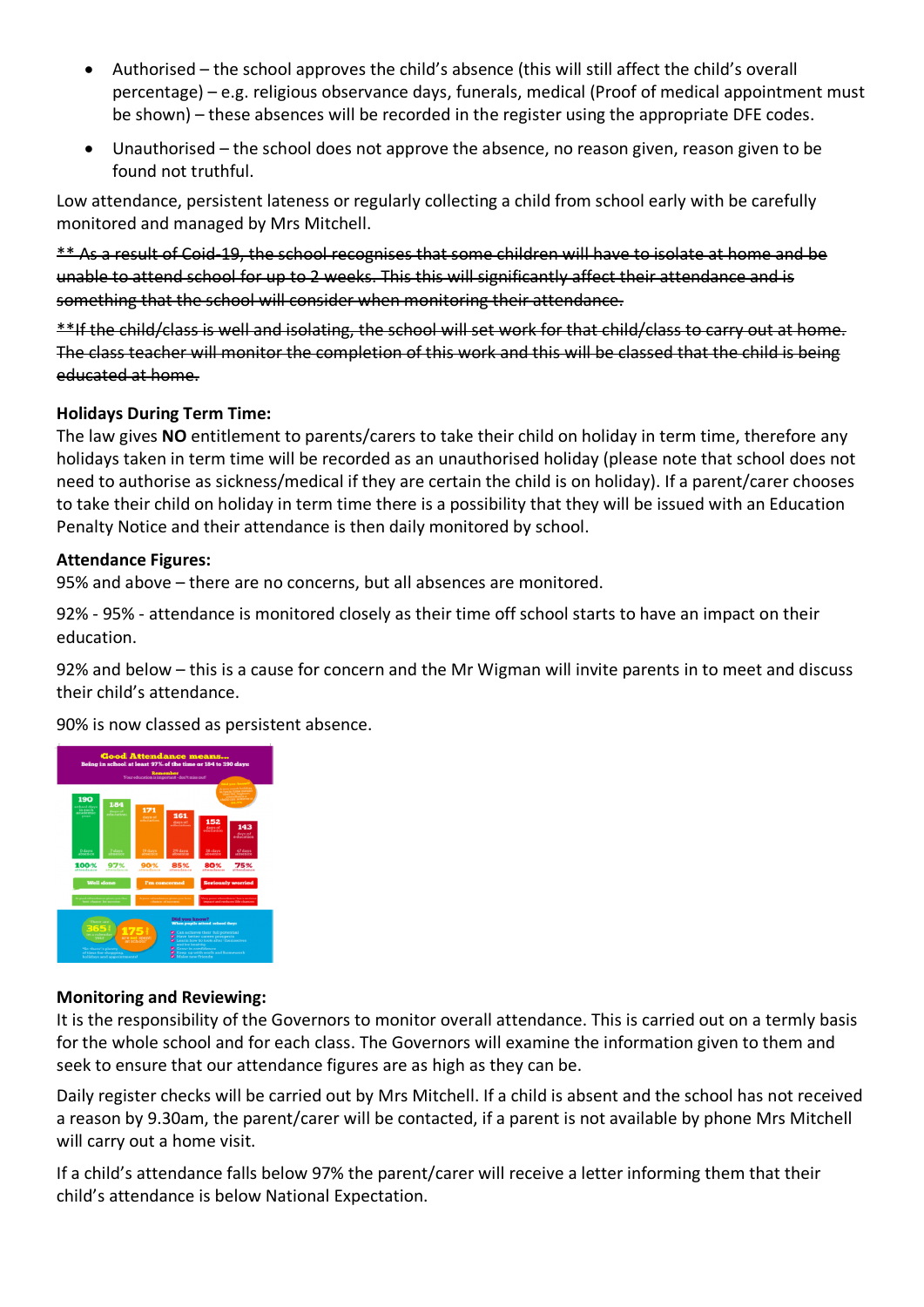If a child's attendance falls below 95% the child's parent/carer be invited in for meeting with Mrs Mitchell. In this instance, all parties will look at solutions to raising the child's attendance by working together.

If he child's attendance however continues to be a concern (Less than 90%) or if a child is absent from school for a long period of time unauthorised, further action may be taken in the form of a Parenting Order, Education Supervision Order, School Attendance Order, Fine, Early Help or Prosecution. Further information about this can be found on the following website: (https://www.gov.uk/school-attendance-absence/legal-action-toenforce-school-attendance)

## **Rewards:**

During the last week of each term, children who have achieved 100% attendance for the term year will receive a 100% certificate and small treat – attendance ruler, band or pencil etc.

At the end of the academic year, any child that has received 100% throughout the year will receive a special treat such as a trip to the park, toy afternoon or visit to McDonalds etc.

Each week on the Newsletter the attendance figure for the whole school/individual class for the previous week will be celebrated.

## **What Can Parents Do to Help?**

- Ensure your child attends school every day.
- Do not allow them to have time off unnecessarily.
- Ensure that your child is in school every day on time.
- If your child is absent from school, contact school before 9.30am on that day.
- Try to make all appointments outside the school day.
- Do not collect your child early from school.
- Provide written evidence of appointments, if they are during the school day.

## **Education Act & Anti-Social Behaviour Act:**

Section 7 of the Education Act (https://www.legislation.gov.uk/ukpga/2011/21/contents/enacted) states that:

'It is the duty of the parent to ensure his/her child receives efficient full-time education suitable to his/her age, ability, aptitude and any special education needs he/she may have either by regular attendance or otherwise.

Section 444 of the Education Act 1996 (https://www.legislation.gov.uk/ukpga/1996/56/section/444/1999-09-01) makes it an offence for a parent to fail in their duty to secure regular attendance of their child at school.

Section 23 of the Anti-Social Behaviour Act 2003 (https://www.legislation.gov.uk/ukpga/2003/38/section/23) empowers Local Authorities and other designated bodies the power to issue penalty notices in cases of unauthorised absences from school. The Education Penalty Notices (EPN), England, Regulations came in to force on 27<sup>th</sup> February 2004.

EPN 's - Parents/Carers will receive a written warning which will inform them that they have met the criteria for an EPN. (a minimum of 10 sessions or 5 school days) which are classed as unauthorised during the current term. It will also inform them if their child has had any further absences during the following 15 school days they will receive a fine of £60 if paid within 21 days or £120 if paid after 21 days but before 28 days. If the fine is not paid, you will be prosecuted under Section 444 (1) of the Education Act 1996.

An EPN may be issued in the following circumstances:

- 1. Overt truancy
- 2. Parentally condoned absences
- 3. Excessive holidays in term time
- 4. Excessive delayed return from extended holidays without prior school agreement
- 5. Persistent late arrival at school (after the registers have closed 8.45am)

## **Impact:**

The intended impact of this policy is that the school is successful in all of its pupils having more than 97% attendance each year and thus, having a fair opportunity to succeed in their education.